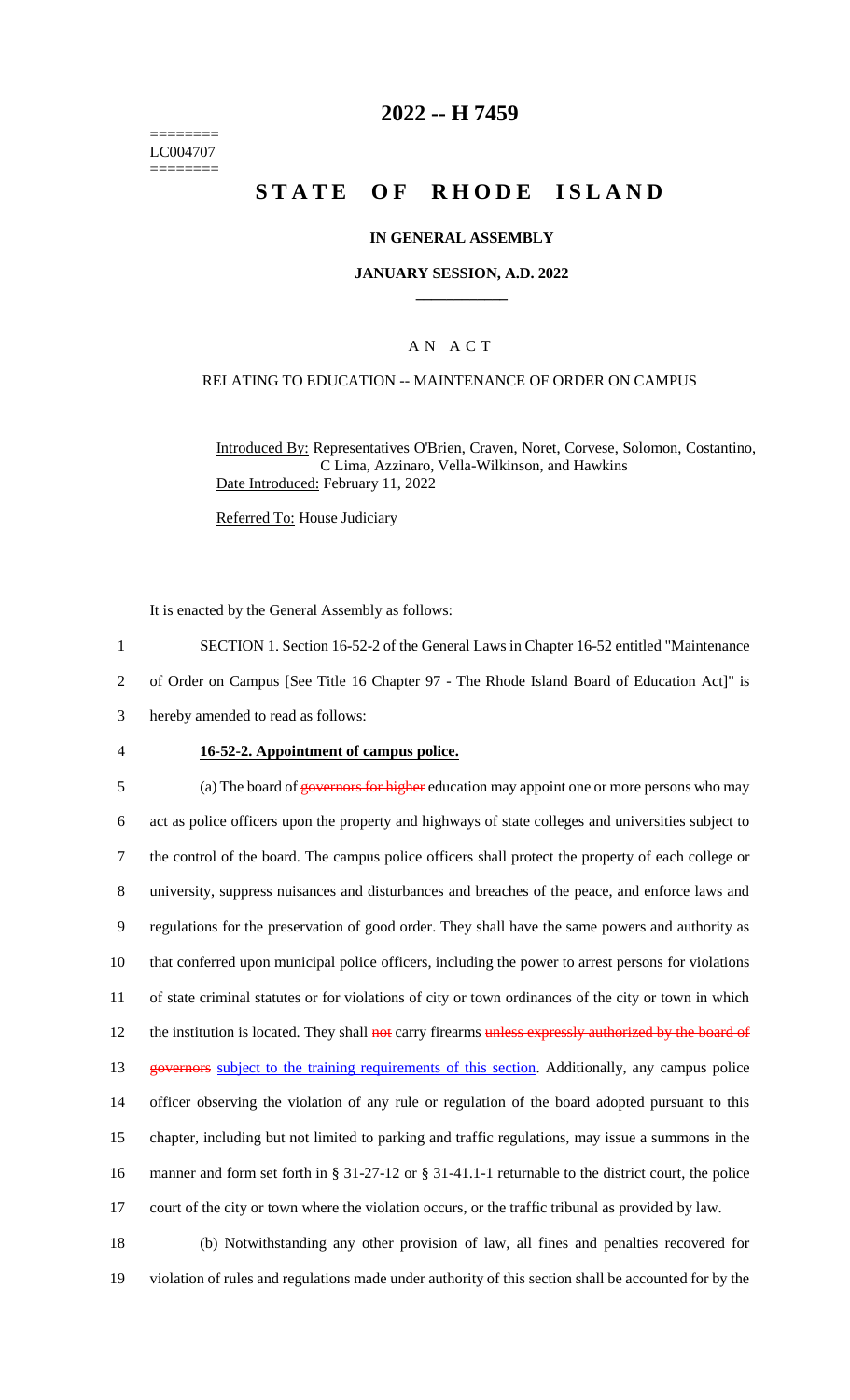appropriate authority, which shall forward all fines or penalties for nonmoving traffic violations to the general treasurer for use by the college or university on whose campus the citation or violation was issued in accordance with § 16-32-27.

- (c) Campus police and peace officers shall, prior to October 1, 2022, complete a course of
- firearm instruction as provided by the Rhode Island police officers commission on standards and
- training, with approval of the commissioner of public safety and shall be subject to in service
- 7 training requirements of chapter 28 of title 42, the standardized training requirements of §42-28.2-
- 8.3, and shall be afforded all rights, duties and responsibility of chapter 28.6 of title 42 ("law
- enforcement officers' bill of rights").
- (d) The board of education shall adopt rules and regulations for the purposes of
- 11 implementing the provisions of this chapter.

 SECTION 2. Section 42-28.6-1 of the General Laws in Chapter 42-28.6 entitled "Law Enforcement Officers' Bill of Rights" is hereby amended to read as follows:

## **42-28.6-1. Definitions -- Payment of legal fees.**

As used in this chapter, the following words have the meanings indicated:

 (1) "Law enforcement officer" means any permanently employed city or town police officer, state police officer, permanent law enforcement officer of the department of environmental 18 management, campus police officer as set forth in § 16-52-2, or those employees of the airport corporation of Rhode Island who have been granted the authority to arrest by the director of said corporation. However this shall not include the chief of police and/or the highest ranking sworn officer of any of the departments including the director and deputy director of the airport corporation of Rhode Island.

 (2)(i) "Hearing committee" means a committee which is authorized to hold a hearing on a complaint against a law enforcement officer and which consists of three (3) active or retired law enforcement officers from within the state of Rhode Island, other than chiefs of police, who have had no part in the investigation or interrogation of the law enforcement officer. The committee shall be composed of three (3) members; one member selected by the chief or the highest ranking officer of the law enforcement agency, one member selected by the aggrieved law enforcement officer and the third member shall be selected by the other two (2) members. In the event that the other two (2) members are unable to agree within five (5) days, then either member will make application to the presiding justice of the superior court and the presiding justice shall appoint the third member who shall be an active law enforcement officer. Upon written application by a majority of the hearing committee, the presiding justice, in his or her discretion, may also appoint legal counsel to assist the hearing committee.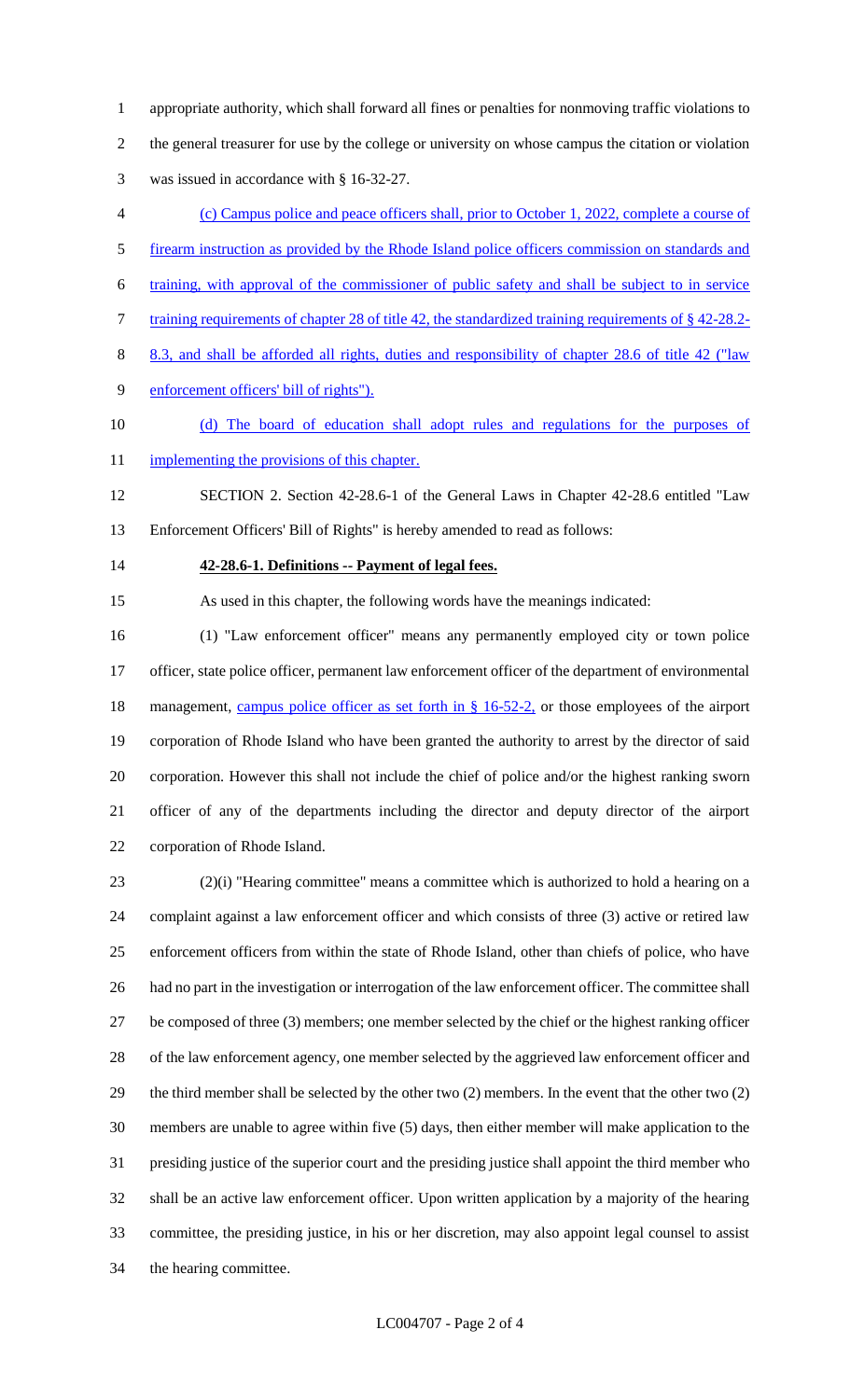- (ii) The law enforcement agency and the law enforcement officer under investigation shall each be responsible to pay fifty percent (50%) of the legal fee of the appointed legal counsel for the hearing committee; provided, however, that on motion made by either party, the presiding justice shall have the authority to make a different disposition as to what each party is required to pay toward the appointed legal counsel's legal fee.
- (3) "Hearing" means any meeting in the course of an investigatory proceeding, other than an interrogation at which no testimony is taken under oath, conducted by a hearing committee for the purpose of taking or adducing testimony or receiving evidence.
- 

SECTION 3. This act shall take effect upon passage.

======== LC004707 ========